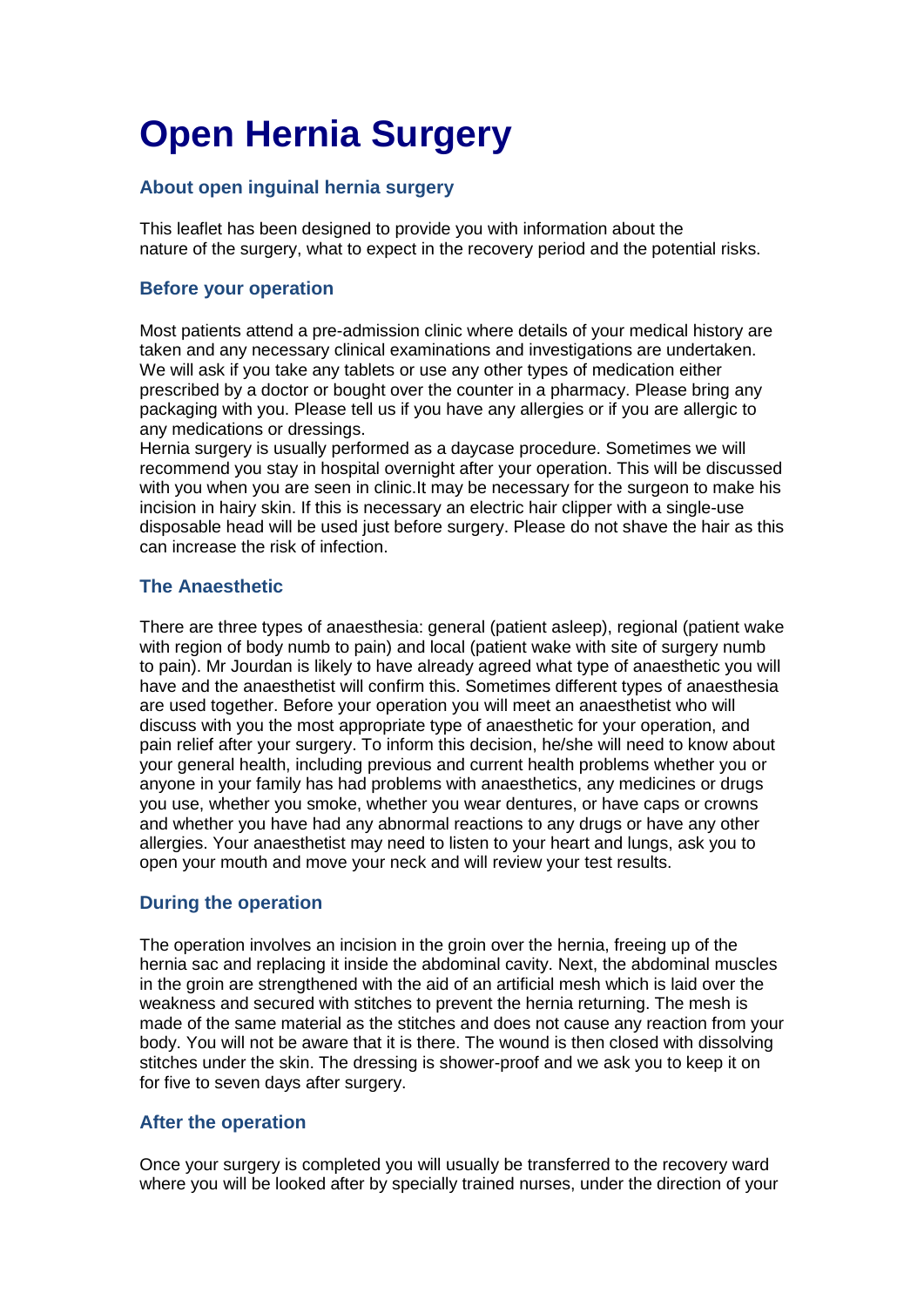anaesthetist. The nurses will monitor you closely until the effects of any general anaesthetic have adequately worn off and you are conscious. They will monitor your heart rate, blood pressure and oxygen levels too. You may be given oxygen via a facemask, fluids via your drip and appropriate pain relief until you are comfortable enough to return to your ward. Usually you can go home later the same day. You will need to be fully awake and be able to mobilise without pain and have passed urine. If not it is usually recommended that you say in overnight.

#### **At Home**

It is safe to perform light duties immediately after the operation, but advisable to avoid heavy work for four to six weeks. You are likely to limited initially by wound pain but if the wound is not hurting then normal activities are fine. Local anaesthetic is usually injected into the wound to minimise pain immediately after surgery and this lasts for four to six hours. You will be given pain killers to take home and should take these regularly for the first few days. As the discomfort subsides you will need less pain relief but you may not be fully comfortable for two to four weeks. You are not insured to drive unless you are confident that you can brake in an emergency and turn to look backwards for reversing without pain in the wound. This is usually about 10-14 days. If in doubt you should. There are no stitches to remove from the wound. Shower for the first five days and then you can soak in a bath and peel the plastic dressing off and leave the wound open to the air.

#### **Problems after surgery**

Expect some numbness beneath the scar - this may be temporary or permanent. Bruising around the wound or tracking down into the scrotum is sometimes seen - this looks dramatic but is harmless and will settle spontaneously. In the period following your operation you should call Mr Jourdan's secretary or call the hospital for advice if you notice any of the following problems: increasing pain, redness, swelling or discharge severe bleeding difficulty in passing urine high temperature over 38° or chills nausea or vomiting.

#### **Follow-up**

Mr Jourdan usually sees patients at two weeks from surgery at their discretion.

#### **The risks of surgery – what to consider when deciding on surgery**

Hernia repair is generally a very safe operation with few risks, but can be a complex surgical procedure and complications can occur.

Recognised complications include:

**Bleeding** – this occasionally occurs after any type of operation. Your pulse and blood pressure are closely monitored both after your operation as this is the best way of detecting this potential problem. If bleeding is thought to be happening, you may require a further operation to stop it. This can usually be done through the same scar(s) as your first operation. It is possible that you also may require a blood transfusion.

**Wound infection** –This affect your scars ('wound infection'). If the wound becomes red, hot, swollen and painful or if it starts to discharge smelly fluid then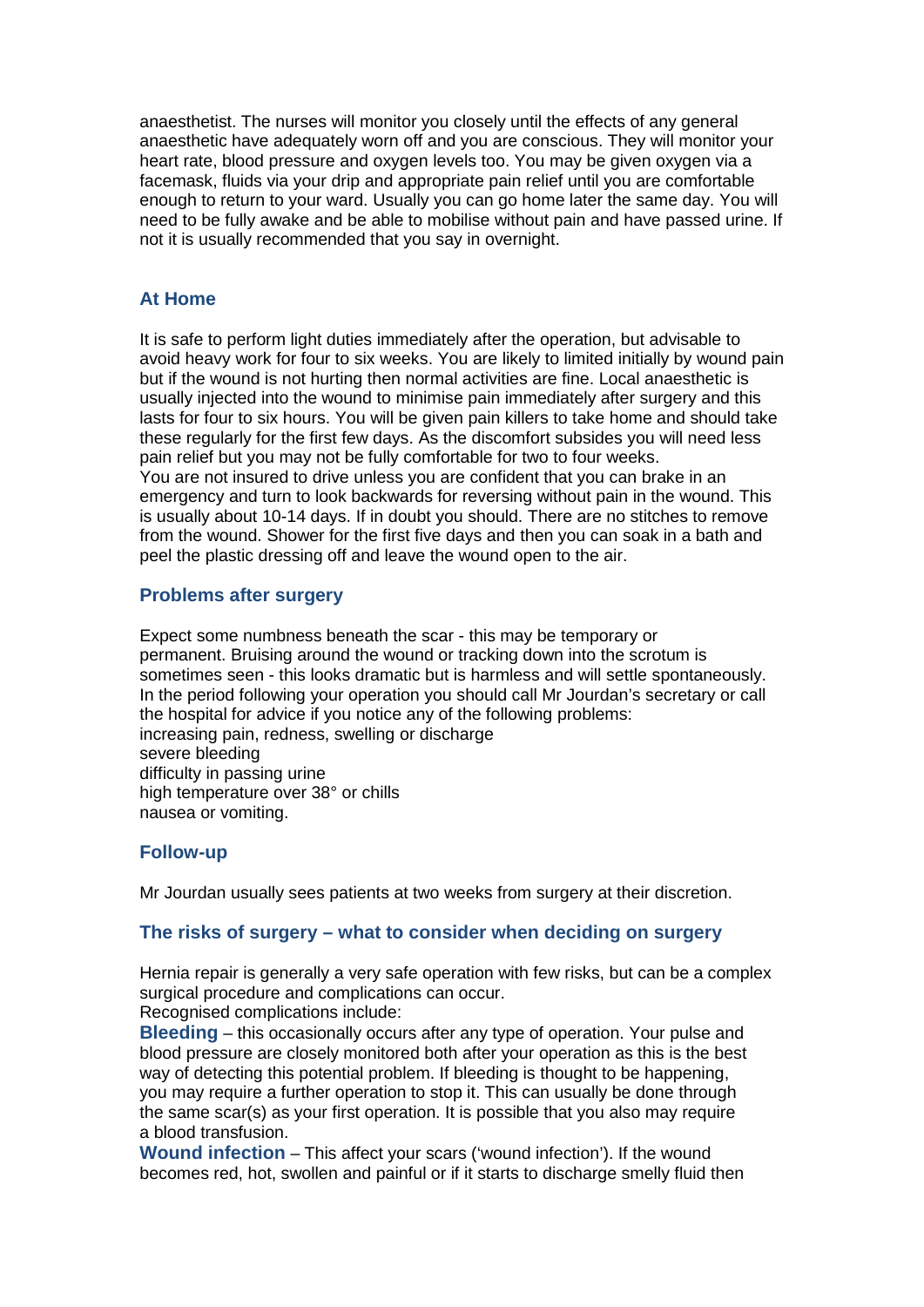it may be infected. It is normal for the wounds to be a little sore, red and swollen as this is part of the healing process and the body's natural reaction to surgery. It is best to consult your doctor if you are concerned. A wound infection can happen after any type operation. Simple wound infections can be easily treated with a short course of antibiotics.

**Wound haematoma** - Bleeding under the skin can produce a firm swelling of blood clot (haematoma), this may only become apparent several days after the surgery. This may simply disappear gradually or leak out through the wound. Any bruising that occurs tends to be on the lower abdomen and track down into the scrotum and base of the penis in men. This can look rather worrying. Do not be alarmed if this happens to you, it will resolve spontaneously over two to three weeks. A degree of visible bruising occurs in up to 25% of people having this surgery.

**Recurrence** – There is no method of hernia repair that can give a 100% guarantee that you will never develop another hernia in the same place after your operation. Fortunately, recurrence after hernia surgery should be rare. The lowest reported risk is with the mesh repair technique at 3% (3 cases per 100 patients)

**Urinary retention** – There is a small risk (5%) that immediately following your operation you will not be able to pass urine. This is usually more likely in men than in women. The reason is that a combination of medications and performing surgery near the bladder can cause muscular spasm of the region and block the outflow of the bladder. Additionally, if you have underlying prostate problems, such as poor stream or you have to frequently get up overnight to pass urine, you may be at increased risk of suffering urinary retention. If you become uncomfortable trying to pass urine after the operation, a catheter needs to be passed into the bladder. This is done under local anaesthetic. Normally, you stay overnight and the catheter is removed the following day after things have settled. Very rarely the catheter may need to stay in for one to two weeks, after which the practice nurse at your GP surgery will remove it for you.

**Seroma** – An accumulation of fluid adjacent to mesh that is used to repair a hernia is called a seroma. This is actually part of the body's normal healing response. Patients with this often think the hernia has recurred. If the hernia was large a seroma is more common. Fortunately, in itself, a seroma is not serious and most people do not notice it. If a seroma causes discomfort it may need to be drained. Mr Jourdan will usually do this in the outpatient clinic with immediate resolution of the problem.

**mesh infection** – All artificial materials that are placed into the body carry a risk of becoming infected. This is very rare (estimated 1 in 500 chance). If this were to occur you would notice redness and pain around the hernia site, you may also have a fever and some smelly fluid escaping from the wound. Often this problem can be treated with powerful antibiotics, although a course of four to six weeks may be required. If the infection does not resolve then the mesh may have to be removed with an operation. This would mean that the hernia may eventually come back and several months or years later it may need to be repaired again.

**Deep vein thrombosis (DVT) and Pulmonary embolus** - All surgery carries varying degrees of risks of thrombosis (clots) in the deep veins of your leg. If your risk is felt to be high we may give injection to reduce this risk. We also ask you to wear compression stockings on your legs before and after surgery and also use a special device to massage the calves during the surgery. **Nerve damage** - Several nerves cross the operative field in hernia surgery. It is usually possible to preserve them but some minor nerve injury, rather like a bruise, is common and usually returns to normal in time. Permanent numbness